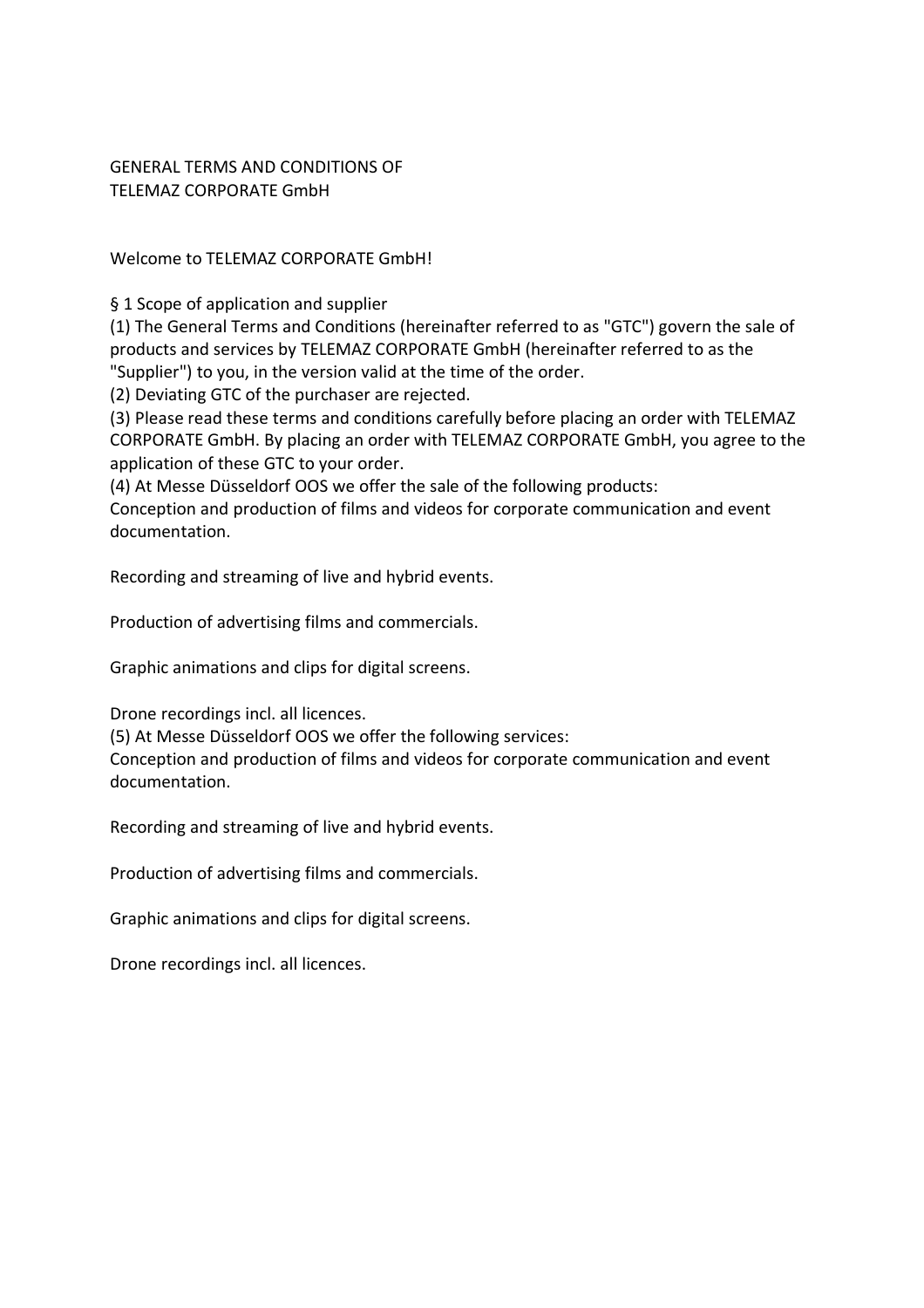§ 2 Conclusion of the contract

1) The offers are directed exclusively to end customers with an invoice and delivery address in:

worldwide.

In the case of individual bulky goods, the possible delivery addresses and the place of delivery may be restricted; the restriction is shown in the respective list price.

(2) The customer must be at least 18 years of age.

(3) Your order constitutes an offer to Messe Düsseldorf OOS / TELEMAZ CORPORATE GmbH to conclude a purchase contract. The customer makes a binding offer when he has gone through the online ordering process by entering the information requested there and clicks on the "buy" button in the final ordering step.

(6) The purchase contract between the Supplier and the Customer shall only be concluded by means of a declaration of acceptance by the Supplier. This takes place on the earlier of the two dates, either sending the goods or sending a confirmation of dispatch by e-mail. Please note that the confirmation of receipt of your order does not constitute a declaration of acceptance in the aforementioned sense.

(7) The validity of contracts for larger than normal household quantities as well as the commercial resale of the object of purchase requires express confirmation on the part of the supplier. This refers both to the number of products ordered as part of one order and to the placing of several orders for the same product where the individual orders comprise a quantity customary in the household.

(8) Your orders will be stored by us after the conclusion of the contract. If you lose your records relating to your orders, please contact us by email or telephone. We will send you a copy of the order data.

(9) Access to the Messe Düsseldorf OOS service requires registration.

(10) By registering, the customer accepts these General Terms and Conditions. Registration creates a contractual relationship between Messe Düsseldorf OOS and the registered customer, which is governed by the provisions of these GTC.

(11) The presentation of the service on the website does not constitute a legally effective offer. The presentation of the service merely invites the customer to make an offer.

(12) By ordering a service that is subject to a charge, the registered customer enters into a further contractual relationship with Messe Düsseldorf OOS that is separate from the registration. Prior to the conclusion of this contractual relationship, the user shall be informed about the respective chargeable service and the terms of payment. The contractual relationship shall come into existence when the customer confirms the order and payment obligation by clicking on the "buy" button.

(13) You agree to receive invoices electronically. Electronic invoices will be made available to you by e-mail or in the customer account on the website. We will inform you for each supply and service whether an electronic invoice is available. You can find more information about electronic invoices on our website.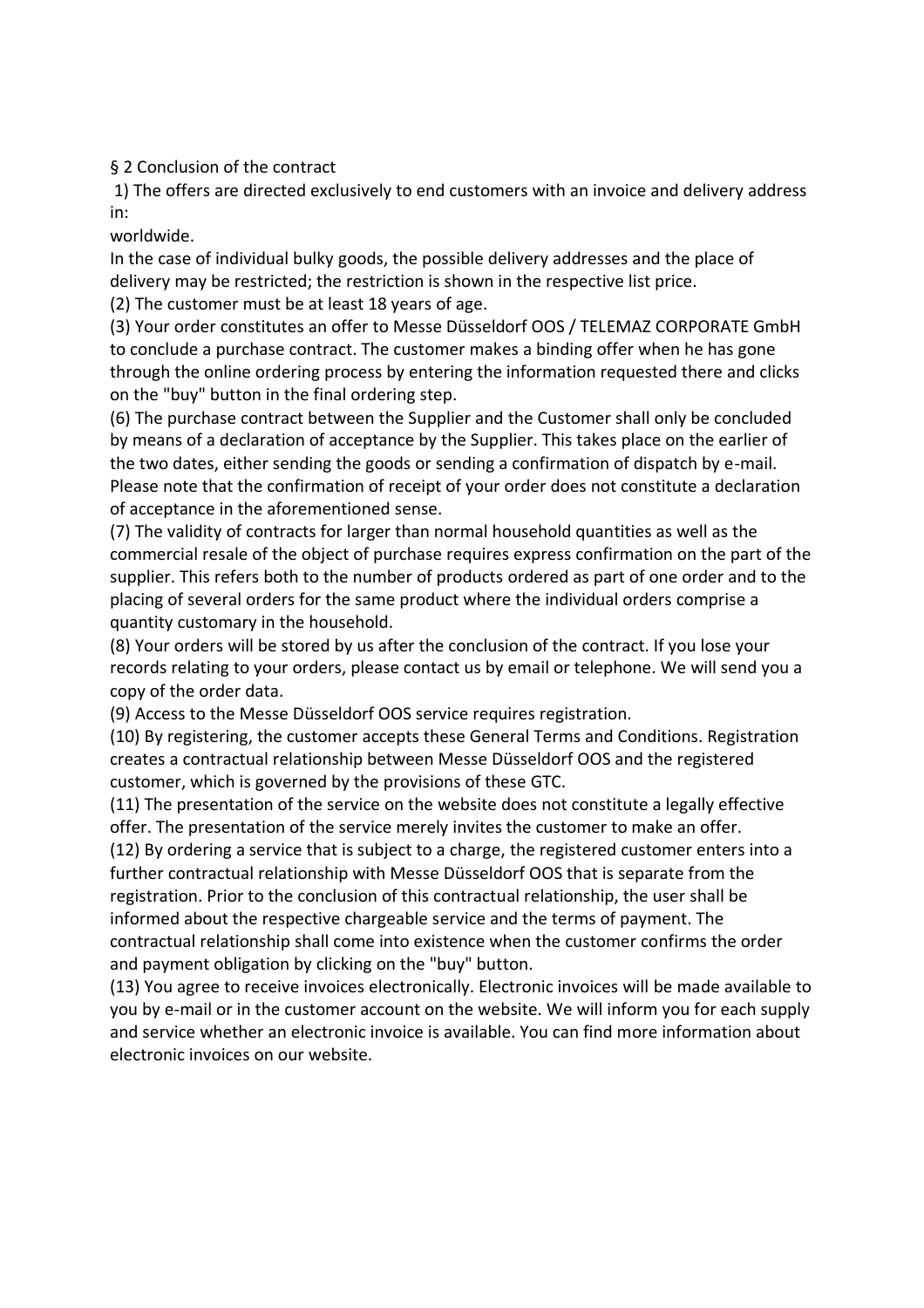#### § 3 Description of the scope of services

The scope of services provided by Messe Düsseldorf OOS consists of the following services: Website for product information, selection and ordering (purchase).

#### § 4 Prices and shipping costs

(1) Our prices include the statutory value-added tax applicable at the time and do not include a flat rate or surcharge for shipping costs. The shipping surcharges vary depending on the type of delivery and the nature of the article.

(2) Despite our best efforts, a small number of products in our catalogue may be priced incorrectly. We check prices when we process your order and before we charge payment. If a product is incorrectly priced and the correct price is higher than the price on the website, we will contact you before dispatching the goods to ask if you wish to purchase the product at the correct price or cancel the order. If the correct price of a Product is lower than the price we have quoted, we will charge the lower amount and send the Product to you. (3) The prices at the time of the order will apply. If list prices should be available, the prices of the list price valid at the time of the order shall apply.

(4) In order to use Messe Düsseldorf OOS, registration is initially required.

(5) In order to purchase the services of the website, the user must register and create a user account.

(6) If the user wishes to use a service for which a charge is made, he will be informed in advance of the fact that the service is subject to a charge. In particular, the user will be informed of the respective additional scope of services, the costs incurred and the method of payment.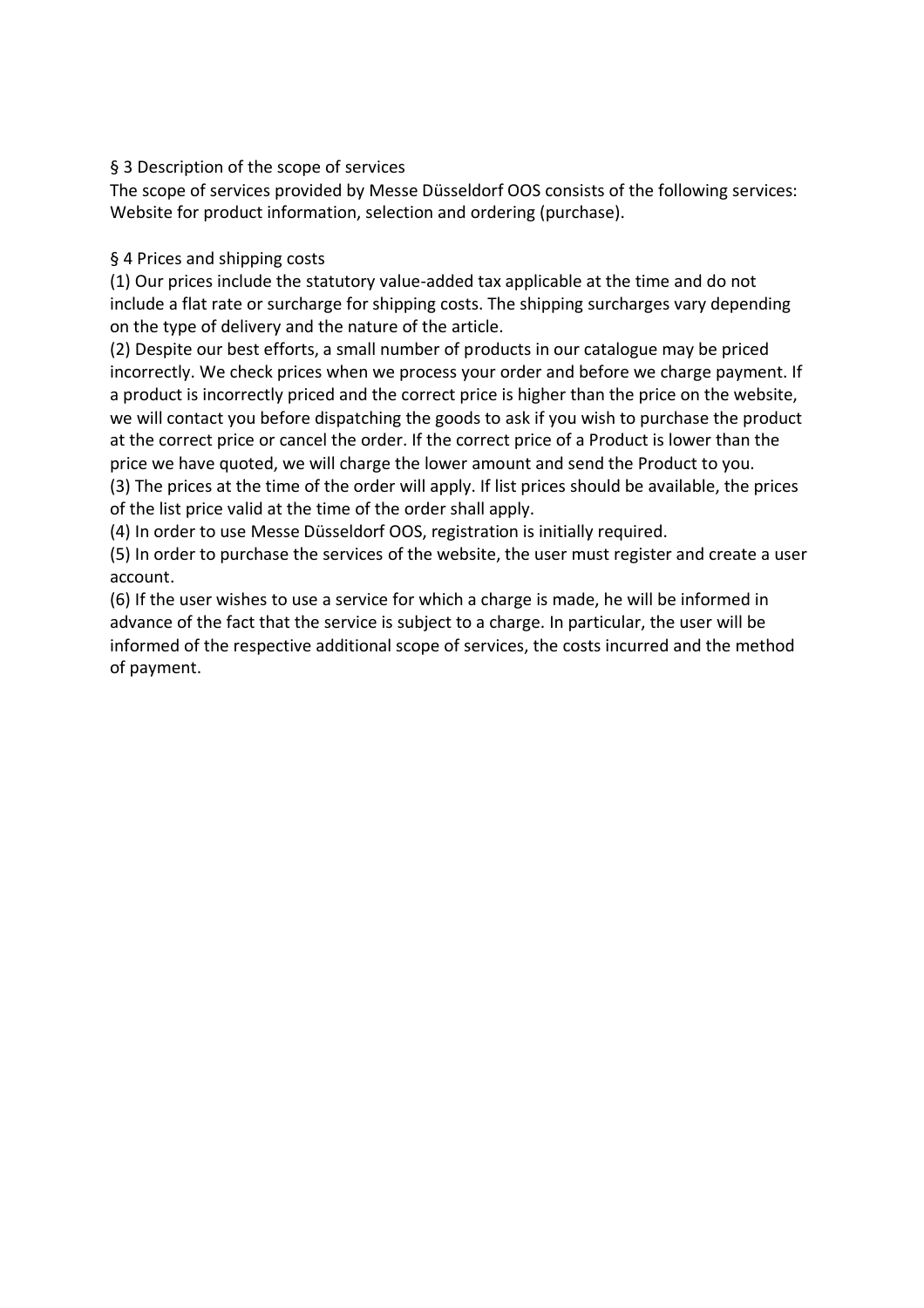(7) The Provider reserves the right to charge different fee models for different booking times and user groups and in particular for different periods of use, as well as to offer different scopes of services.

#### § 5 Delivery and Cancellation

(1) Unless otherwise agreed, delivery shall be made to the delivery address specified by the customer. On the website you will find information on the availability of products sold by Messe Düsseldorf OOS (e.g. on the respective product detail page). We would like to point out that all information on the availability, dispatch or delivery of a product is merely anticipated information and approximate guidelines. They do not represent binding or guaranteed shipping or delivery dates, unless this is expressly designated as a binding date in the shipping options of the respective product.

(2) If Messe Düsseldorf OOS discovers during the processing of your order that products ordered by you are not available, you will be informed of this separately by e-mail or by message in your customer account. The legal claims of the customer remain unaffected. (3) If a delivery to the orderer is not possible because the delivered goods do not fit through the orderer's entrance door, front door or staircase or because the orderer cannot be found at the delivery address he has given, although the delivery date was announced to the orderer with a reasonable period of notice, the orderer shall bear the costs for the unsuccessful delivery.

(4) Delivery shall be made according to the customer's method of payment. In the case of payment in advance, delivery shall be made after the payment order has been issued to the remitting credit institution. In the case of payment by Paypal, credit card, gift card, direct debit, instant bank transfer or invoice, delivery shall take place after conclusion of the contract.

(5) If your order is shipped in more than one package, you may receive a separate shipping confirmation for each package. In this case, a separate purchase contract will be concluded between us in respect of each dispatch confirmation for the products listed in the respective dispatch confirmation. The contracting party is TELEMAZ CORPORATE GmbH. Notwithstanding your right of cancellation, you may cancel your order for a product free of charge at any time before we send you the relevant dispatch confirmation.

## § 6 Customs

(1) If you order products from Messe Düsseldorf OOS for delivery outside the European Union, you may be subject to import duties and taxes which will be levied once the package reaches the specified destination. Any additional charges for customs clearance must be borne by you; we have no control over these charges. Customs regulations vary widely from country to country, so you should contact your local customs authority for more information.

(2) Furthermore, please note that when ordering from Messe Düsseldorf OOS, you are considered the importer and must comply with all laws and regulations of the country in which you receive the products. The protection of your data is important to us and we would like to draw the attention of our international customers to the fact that cross-border deliveries are subject to opening and examination by customs authorities. For more information, please read our customs information.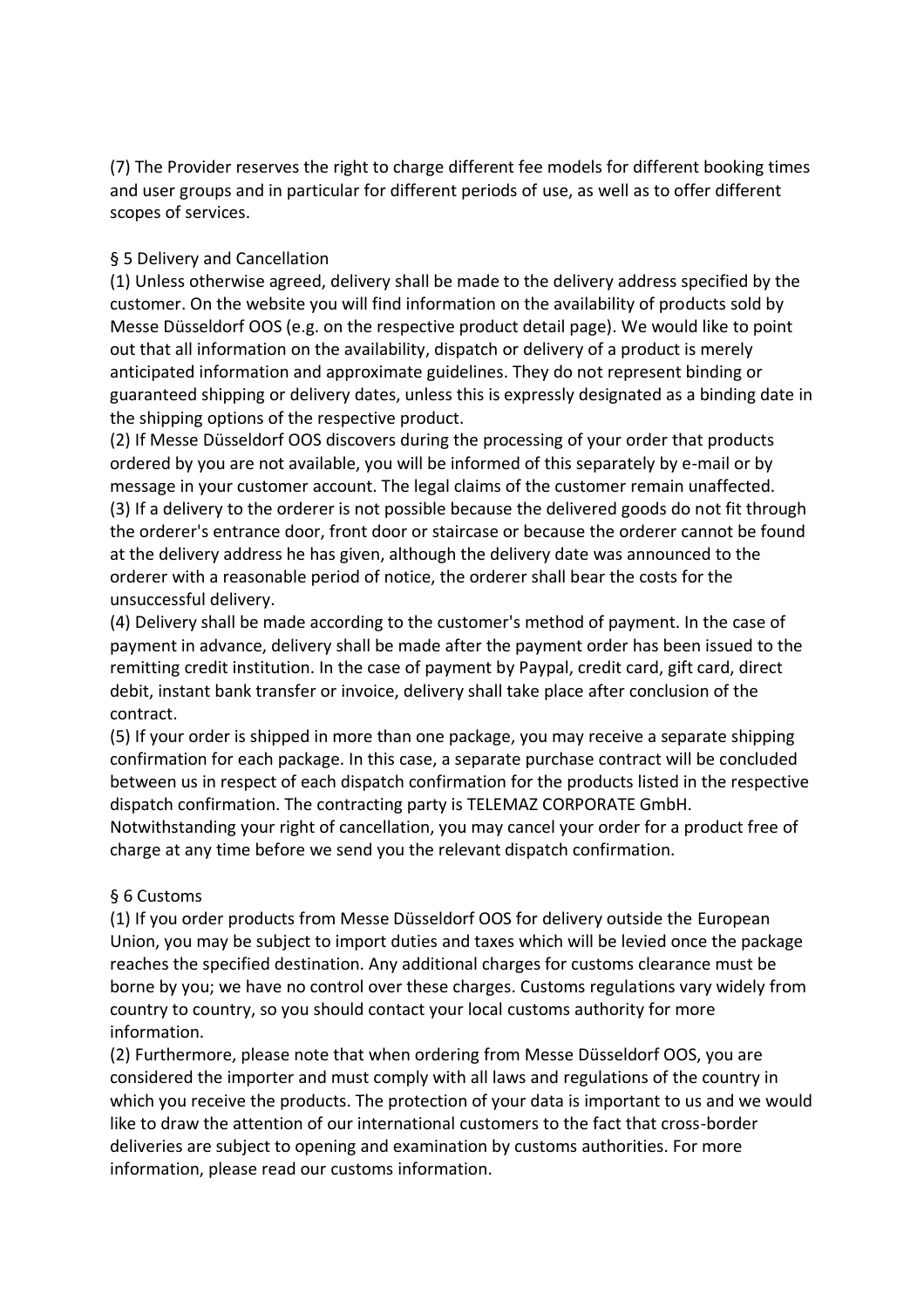# § 7 Terms of payment

(1) The customer may pay for the goods or services by the following methods of payment:

- Paypal
- credit card
- Immediate bank transfer
- On account

Payment on account is only possible for consumers over the age of 18. The delivery address, the home address and the billing address must be identical and located in the following countries:

worldwide

The invoice amount is due upon receipt of the invoice. TELEMAZ CORPORATE GmbH reserves the right not to offer certain methods of payment in individual cases. In case of payment on account, a one-time fee of  $0 \in ($ zero Euro) including the applicable value added tax per delivery shall be charged in addition to any shipping costs incurred for the complete shipment. The customer will always be informed separately before the conclusion of the contract whether this fee applies.

If the invoice amount is not paid by the due date for reasons for which the customer is responsible, TELEMAZ CORPORATE GmbH shall charge a lump-sum compensation of € 270 (two hundred and seventy euros). The Customer may prove that no damage has been incurred at all or that the damage is significantly lower than the lump sum.

In the case of payment on account and in other cases where there is a justified reason, Messe Düsseldorf OOS will check and evaluate the data provided by the ordering party. - Payment in advance

(3) Certain types of payment may be excluded by the supplier in individual cases.

(4) The customer is not permitted to pay for the goods or services by sending cash or cheques.

(5) If the customer chooses an online payment method, the customer thereby authorises the supplier to collect the amounts due at the time of the order.

(6) If the Supplier offers payment in advance and the Customer chooses this payment method, the Customer shall transfer the invoice amount to the Supplier's account within five calendar days of receipt of the order. The supplier shall reserve the goods accordingly for five calendar days.

(7) If the supplier offers payment by credit card and the customer chooses this method of payment, the customer expressly authorises the supplier to collect the amounts due. (8) If the Supplier offers payment by direct debit and the Customer chooses this payment method, the Customer shall grant the Supplier a SEPA basic mandate. If, in the case of payment by direct debit, a payment transaction is reversed due to a lack of funds in the account or due to incorrectly transmitted bank details, the customer shall bear the costs for this.

(9) If the supplier offers payment in advance and the customer chooses this method of payment, the customer undertakes to pay the invoice amount within 14 days of dispatch of the goods without any deduction of discount.

(10) If the customer is in default of payment, the supplier reserves the right to claim damages for default.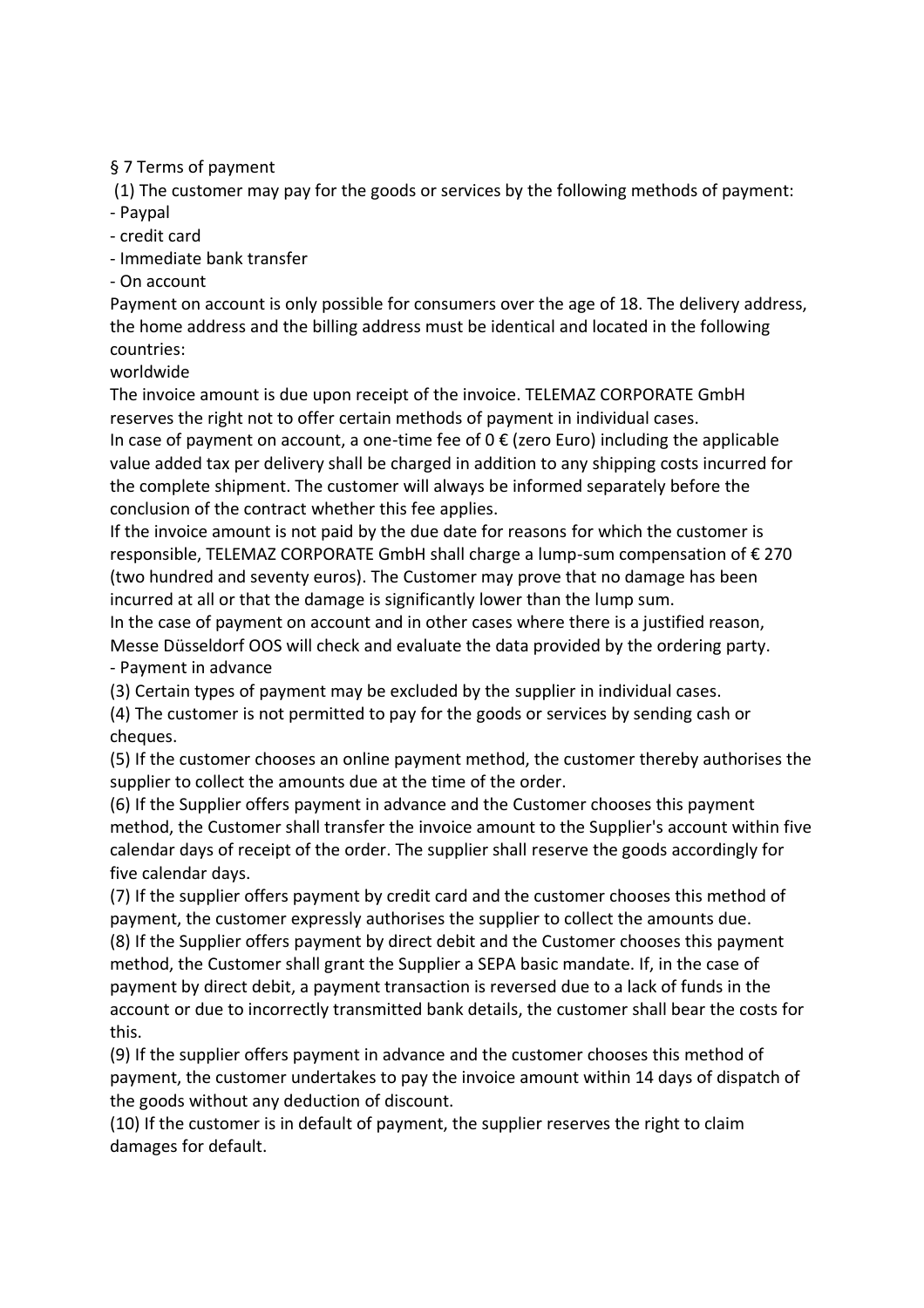#### § 8 Registration and termination

(1) Furthermore, the customer declares that he and, to the best of his knowledge, no member of his household has been convicted of an intentional criminal offence that endangers the safety of third parties, in particular of a criminal offence against sexual selfdetermination (§§ 174 ff. StGB, an offence against life (§§ 211 ff. StGB), an offence against physical integrity (§§ 223 ff. StGB), an offence against personal freedom (§§ 232 ff. StGB), or for theft and embezzlement (§§ 242 ff. StGB) or robbery and extortion (§§ 249 ff. StGB) or for drug abuse.

(2) A user account is for his/her sole and personal use and a user may not authorise third parties to use that account. A user may not transfer his/her account to a third party. (3) A user is, subject to reservation, entitled to unsubscribe in writing by post, email or telephone at any time without giving a reason. At the same time, it is possible to deactivate the user account completely and manually within the data and settings in the user account. The previously concluded contractual relationship is thereby terminated.

(4) If a user has registered for a paid service, he or she may cancel the registration no later than 2 days before the booking period. If this deadline is not met, the paid service will be extended by this period, depending on the booking period selected, and the cancellation will only take effect at the end of the following booking period. Cancellation is possible by telephone, e-mail or letter and will be confirmed by us in writing. In order that your cancellation can be assigned, the full name, the deposited e-mail address and the address of the customer should be given. In the case of cancellation by telephone, the individual telephone password is required.

(5) Messe Düsseldorf OOS may terminate the contract at any time at its own discretion, with or without prior notice and without giving reasons. Messe Düsseldorf OOS further reserves the right to remove profiles and/or any content published on the website by or on behalf of the user. If Messe Düsseldorf OOS terminates the User's registration and/or removes any profile and/or content published by the User, Messe Düsseldorf OOS shall have no obligation to notify the User of such termination or removal nor of the reason for it.

(6) Upon any termination of any individual use of the services of Messe Düsseldorf OOS, Messe Düsseldorf OOS reserves the right to send a notification thereof to other registered users with whom Messe Düsseldorf OOS believes to have been in contact with the user. Messe Düsseldorf OOS's decision to terminate the registration of the user and/or to notify other users with whom Messe Düsseldorf OOS assumes that the user has been in contact does not imply or state that Messe Düsseldorf OOS makes any statements about the individual character, general reputation, personal characteristics or lifestyle.

(7) Users are obliged not to make any deliberate or fraudulent false statements in their profile and other areas of the portal. Such statements may result in civil action.

Furthermore, the operator reserves the right to dissolve the existing contractual relationship with immediate effect in such a case.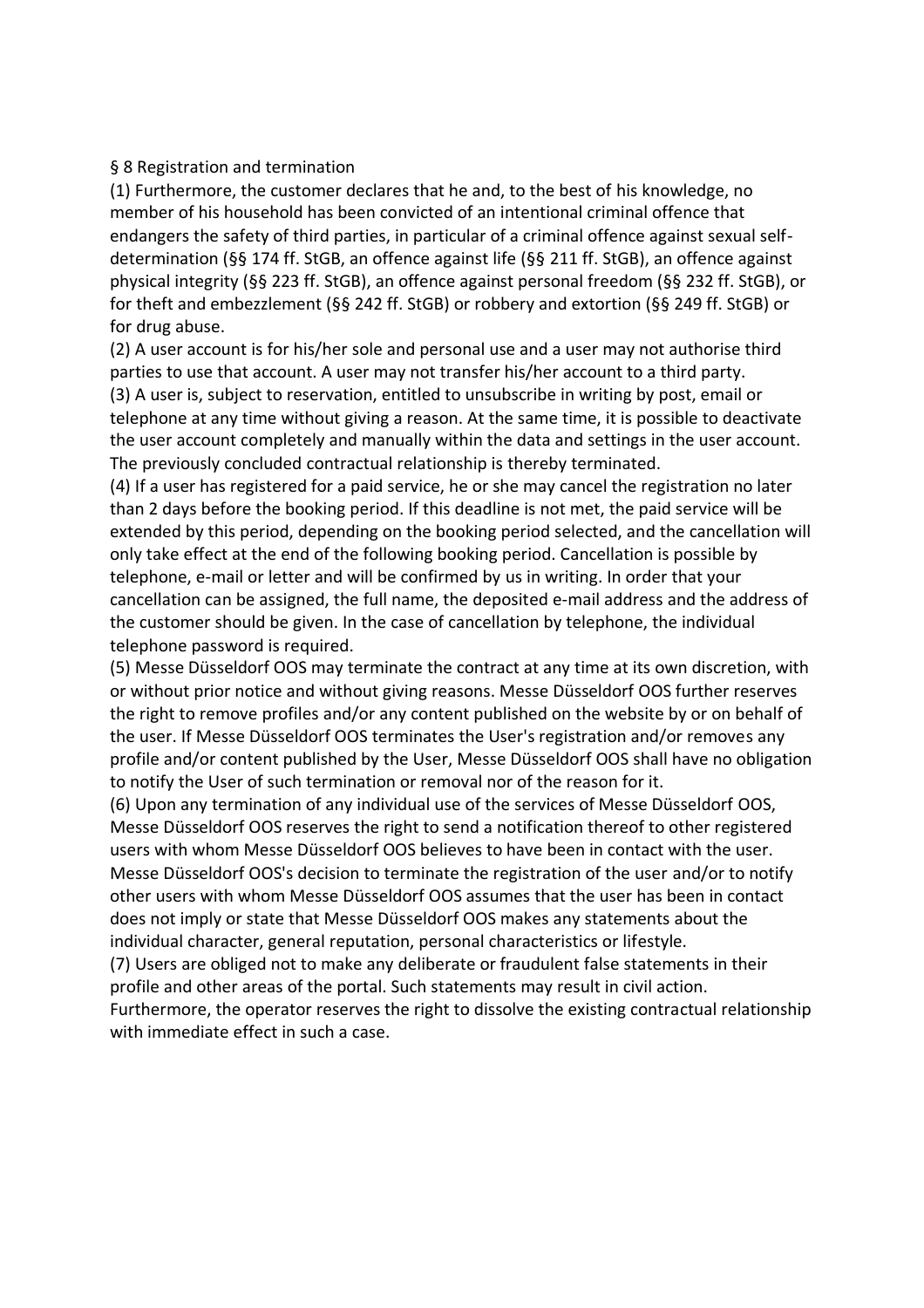(8) If a user's access is blocked due to culpable breach of contract and/or the contractual relationship is terminated, the user shall pay damages for the remaining term of the contract in the amount of the agreed fee less the expenses saved. The amount of the saved expenses shall be set at a flat rate of 10% of the fee. Both contracting parties are at liberty to prove that the damage and/or the saved expenses are actually higher or lower.

(9) After termination of the contractual relationship, all data of the user shall be deleted by Messe Düsseldorf OOS.

## § 9 Limitation of liability (services)

(1) Messe Düsseldorf OOS accepts no responsibility for the content and accuracy of the information contained in the registration and profile data of the ordering parties as well as other content generated by the ordering parties.

(2) With regard to the service sought or offered, the contract shall be concluded exclusively between the respective ordering parties involved. Messe Düsseldorf OOS is therefore not liable for the services of the participating orderers. Accordingly, all matters relating to the relationship between the Ordering Parties, including, without limitation, the services received by a Searcher or payments due to Ordering Parties, shall be addressed directly to the relevant party. Messe Düsseldorf OOS shall not be held responsible for and hereby expressly disclaims all liability of any kind whatsoever, including claims, performance, direct or indirect damages of any kind, conscious or unconscious, suspected or unsuspected, disclosed or undisclosed, in any way whatsoever in connection with the said matters. (3) TELEMAZ CORPORATE GmbH Europe shall only be liable for other damages, insofar as they are not based on the breach of cardinal obligations (such obligations, the fulfilment of which is a prerequisite for the proper performance of the contract and the observance of which the contractual partner may regularly rely on), if they are based on an intentional or grossly negligent breach of duty on the part of TELEMAZ CORPORATE GmbH or on an intentional or grossly negligent breach of duty on the part of a legal representative or vicarious agent of TELEMAZ CORPORATE GmbH.

(4) Claims for damages shall be limited to the foreseeable damage typical for the contract. In case of delay, they shall amount to a maximum of 5% of the order value.

(5) Claims for damages based on injury to life, limb, health or freedom become statutebarred after 30 years; otherwise after 1 year, whereby the statute of limitations begins at the end of the year in which the claim arose and the creditor became aware of the circumstances giving rise to the claim and the person of the debtor or should have become aware of them without gross negligence (§ 199 para. 1 BGB).

(6) The provider reserves the right to check the content of a text written by a user as well as uploaded files for compliance with law and justice and, if necessary, to delete it in whole or in part.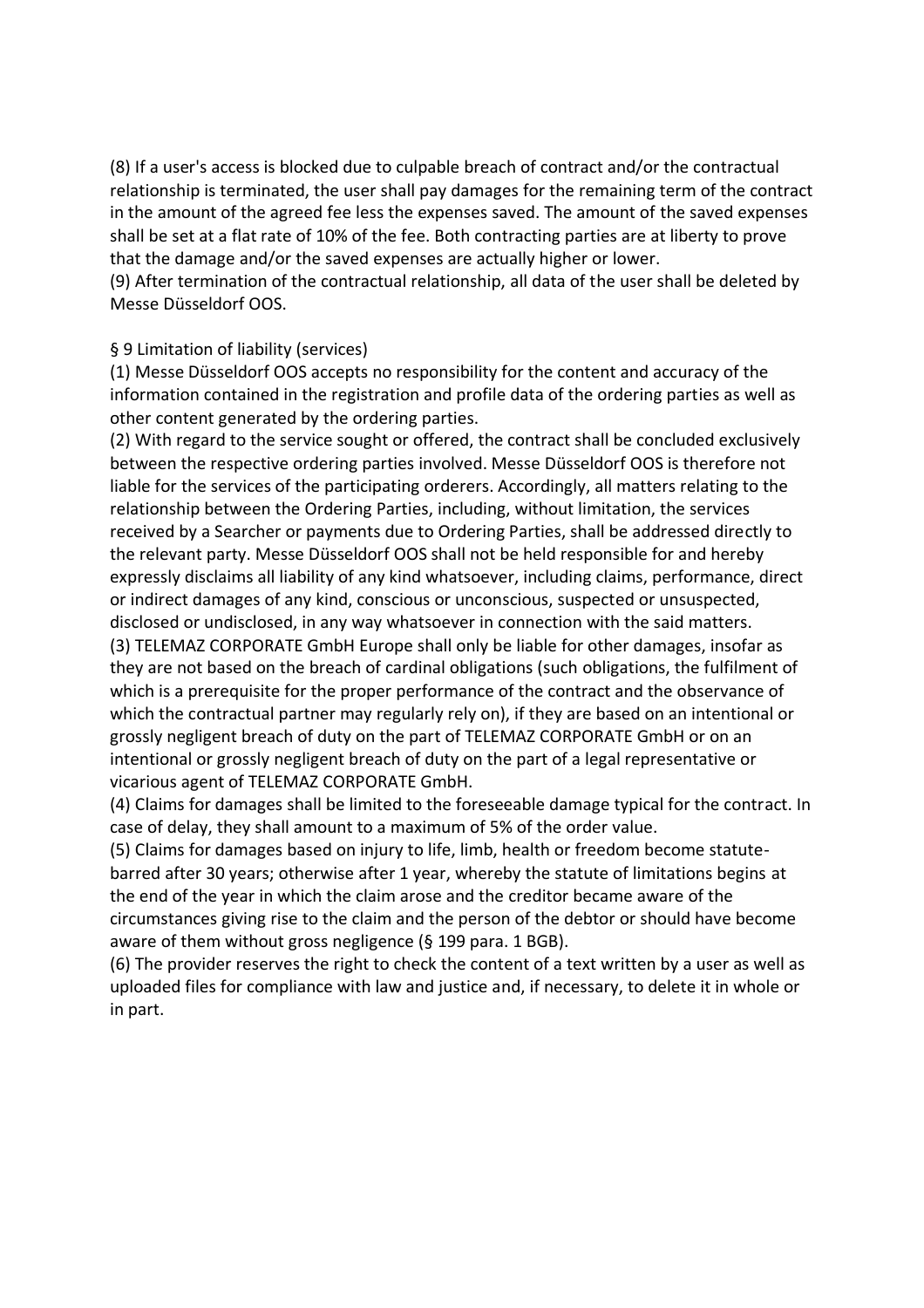# § 10 Offsetting and right of retention

(1) The customer shall only have the right of set-off if the customer's counterclaim has been legally established or has not been disputed by the supplier.

(2) The customer may only exercise a right of retention insofar as its counterclaim is based on the same contractual relationship.

## § 11 Retention of Title

TELEMAZ CORPORATE GmbH shall retain title to the goods until payment has been made in full.

## § 12 Damages in transit

(1) Should the customer receive the goods with obvious transport damages, the supplier shall request the customer to file a complaint as soon as possible.

(2) Should the customer fail to make a complaint, this shall have no consequences for the statutory warranty rights. The purpose of the complaint is to enable the supplier to assert his own claims against the carrier.

# § 13 Right to claim for defects

(1) If the orderer is a consumer, the warranty and liability for defects of the delivered object of purchase shall be governed by the statutory provisions: Accordingly, in addition to your 30-day return guarantee, purchasers in the European Union have warranty rights for a period of two years from the delivery of the goods and may demand the repair or replacement of products purchased at Messe Düsseldorf OOS if they prove to be defective or not as described. If the goods cannot be repaired or replaced within a reasonable time or without difficulty, you may demand a refund or reduction of the purchase price.

(2) In the case of used goods, the warranty period may be shorter than two years.

(3) If the orderer is not a consumer, the defect shall be remedied by new delivery or new performance.

(4) If the customer is not a consumer, the limitation period shall be one year. This shall apply insofar as no claims for damages and reimbursement of expenses are asserted which relate to compensation for damage to body and health or to intent or gross negligence.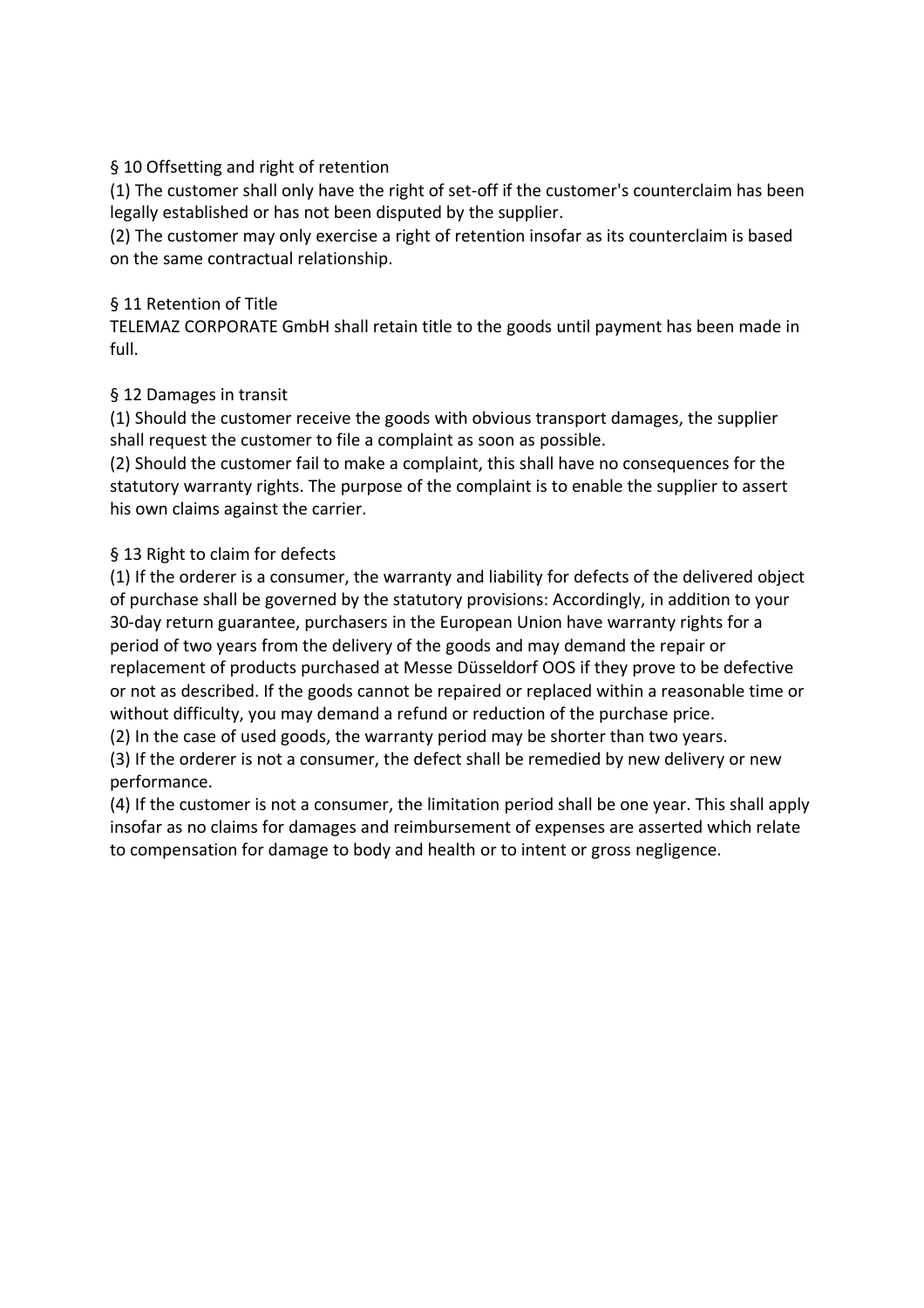§ 14 Limitation of liability (products)

(1) The supplier is liable for claims for damages by the customer arising from injury to life, limb or health or from the breach of essential contractual obligations, as well as for other damages based on their intentional or grossly negligent breach of duty, or one of the legal representatives or vicarious agents of the supplier.

(2) Essential contractual obligations are obligations whose fulfilment is necessary to achieve the objective of the contract.

(3) The provider is liable for breaches of essential contractual obligations that are based on contract-typical, foreseeable damage, provided that the damage was caused by simple negligence. This limitation does not apply to claims for damages by the customer based on injury to life, limb or health.

(4) The provisions of the Product Liability Act shall remain unaffected.

(5) Insofar as the liability of Messe Düsseldorf OOS is excluded or limited, this shall also apply to the personal liability of employees, representatives and vicarious agents.

## § 15 Cancellation policy

(1) If the customer is a consumer, he has a right of revocation in accordance with the following provisions:

(2) Right of revocation

You have the right to revoke this contract within fourteen days without giving any reason. The revocation period is fourteen days from the day on which you or a third party named by you who is not the carrier has taken possession of the goods (or the last goods, part consignment or piece in the case of a contract for several goods of a uniform order or the delivery of goods in several part consignments or pieces) without giving reasons. The withdrawal period for services is fourteen days from the day of the conclusion of the

contract.

To exercise your right of withdrawal, you must send us:

TELEMAZ CORPORATE GmbH

Schanzenstrasse 20a

40549 Düsseldorf

Germany

e-mail: corporate@telemaz.tv

by means of a clear declaration (e.g. a letter sent by post, fax or e-mail) of your decision to revoke this contract. You can use the model cancellation form on our website or send us another clear declaration. If you make use of this option, we will send you confirmation of receipt of such revocation without delay (e.g. by e-mail).

In order to comply with the withdrawal period, it is sufficient that you send the notification of the exercise of the right of withdrawal before the expiry of the withdrawal period and that you have returned the goods via our online return centre within the period defined below.

For additional information regarding the scope, content and explanations of the exercise, please contact our customer service.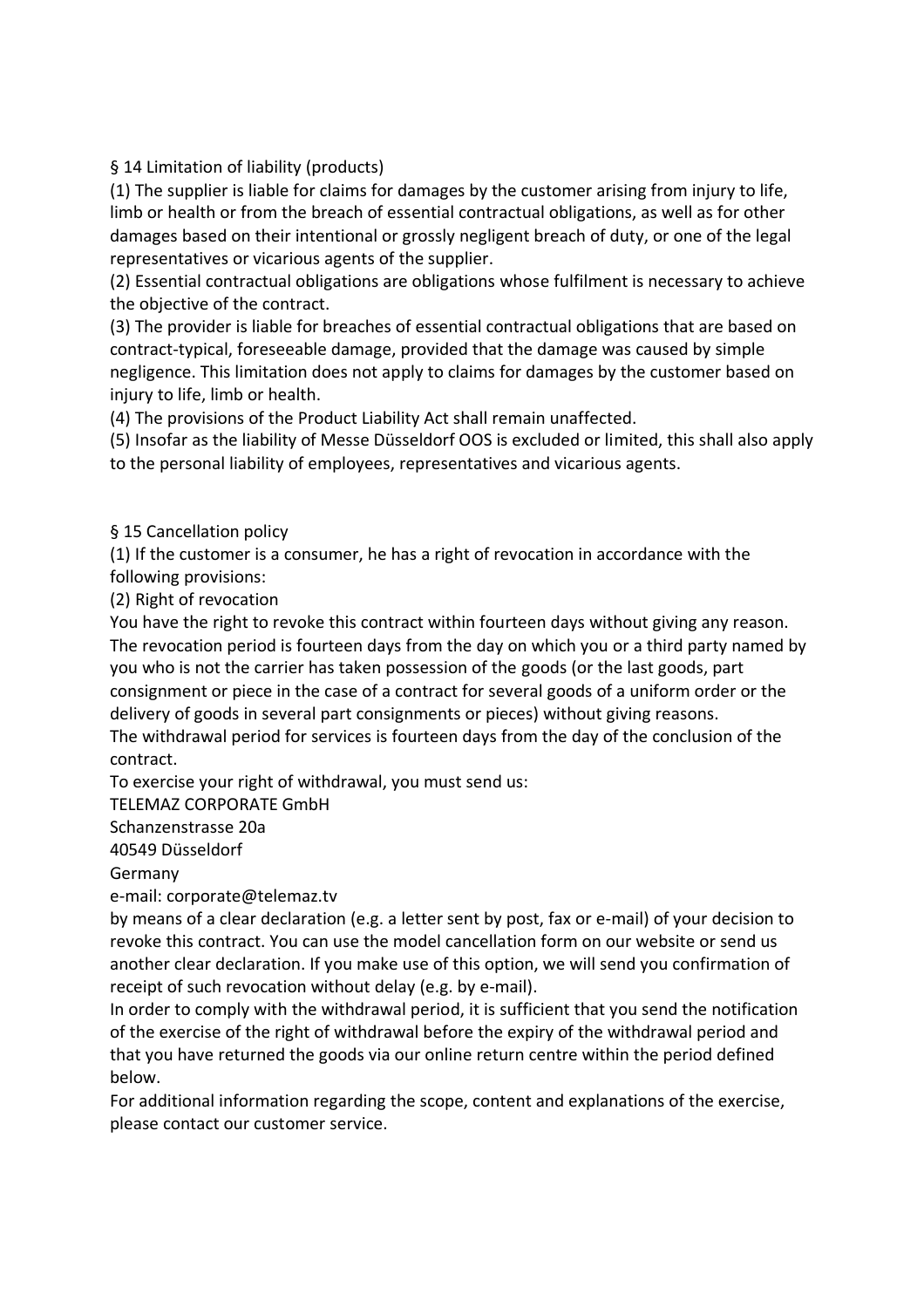#### (3) Consequences of the revocation

If you withdraw from this contract, we must repay you all payments that we have received from you, including the delivery costs (with the exception of the additional costs resulting from the fact that you have chosen a type of delivery other than the cheapest standard delivery offered by us), without delay and at the latest within 14 days from the day on which we received the notification of your withdrawal from this contract. For this repayment, we will use the same means of payment that you used for the original transaction, unless expressly agreed otherwise with you; in no case will you be charged any fees because of this repayment.

If you have requested that the services begin during the withdrawal period, you must pay us a reasonable amount corresponding to the proportion of the services already provided up to the time you notify us of the exercise of the right of withdrawal with regard to this contract compared to the total scope of the services provided for in the contract.

We may refuse repayment until we have received the goods back or until you have provided evidence that you have returned the goods, whichever is the earlier.

You must return the goods without undue delay and in any event no later than 14 days from the day on which you notify us of the cancellation of this contract to

TELEMAZ CORPORATE GmbH

TELEMAZ CORPORATE GmbH

Schanzenstrasse 20a

40549 Düsseldorf

Germany

e-mail: corporate@telemaz.tv

to return or hand over the goods. The deadline is met if you send the goods before the expiry of the period of 14 days. You shall bear the direct costs of returning the goods.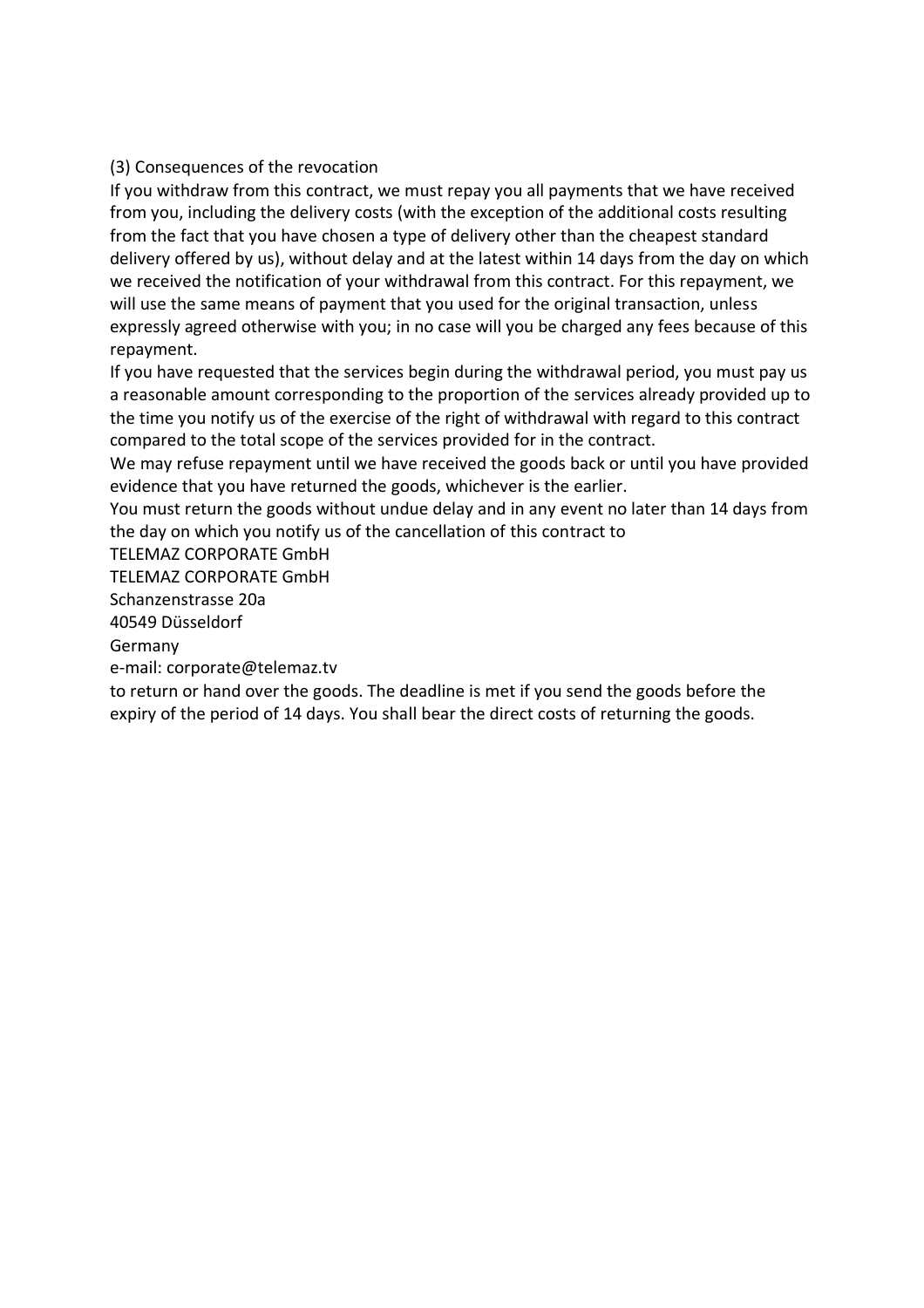(4) Exceptions to the right of withdrawal

You only have to pay for any loss in value of the goods if this loss in value is due to handling of the goods that is not necessary for checking the condition, properties and functioning of the goods.

The right of withdrawal does not exist or expires for the following contracts:

- for the delivery of goods which are not suitable for return for reasons of health protection or hygiene and whose seal has been removed after delivery or which have been inseparably mixed with other goods after delivery due to their nature;

- for the delivery of sound or video recordings or computer software in a sealed package if the seal has been removed after delivery;

- for the delivery of goods that are manufactured according to customer specifications or are clearly tailored to personal needs

- for the delivery of goods that can spoil quickly or whose expiry date would be quickly exceeded;

- in the case of services, if Messe Düsseldorf OOS has provided these in full and you have noted and expressly agreed before placing the order that we may commence with the provision of the service and you lose your right of cancellation on complete fulfilment of the contract;

- for the supply of newspapers, periodicals or magazines, with the exception of subscription contracts; and

- for the supply of alcoholic beverages, the price of which was agreed at the time of the conclusion of the sales contract, but the delivery of which can only take place after 30 days and the current value of which depends on fluctuations in the market over which the trader has no control.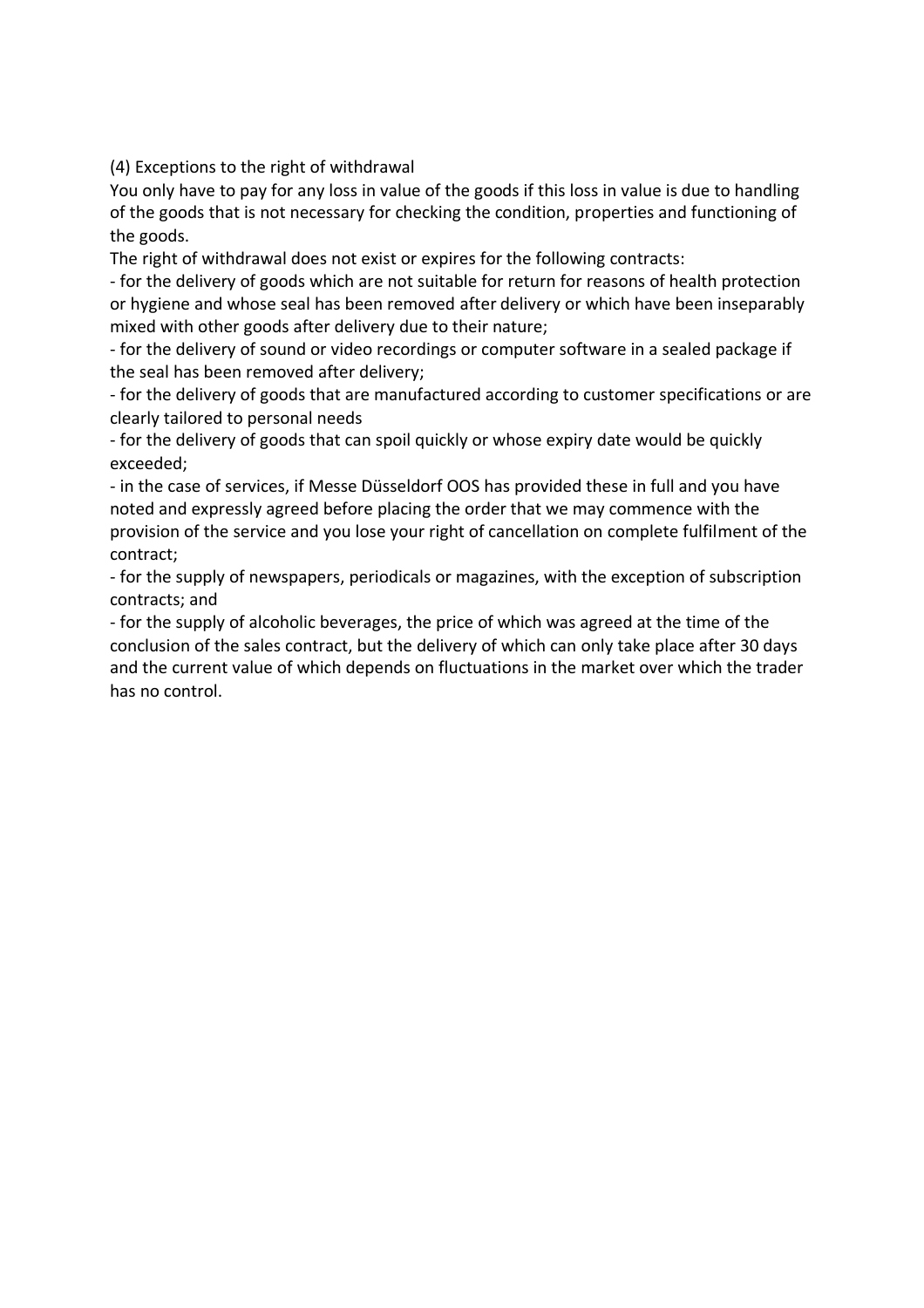§ 16 Exclusion of the right of revocation

(1) The right of revocation does not apply to contracts

- for the delivery of goods which are not prefabricated and for the production of which an individual selection or determination by the consumer is decisive or which are clearly tailored to the personal needs of the consumer;

- for the delivery of goods that can spoil quickly or whose expiry date would be quickly exceeded;

(2) The right of withdrawal expires prematurely in the case of contracts for the delivery of - for the delivery of sealed goods which are not suitable for return for reasons of health protection or hygiene if their seal has been removed after delivery;

- for the delivery of goods if they have been inseparably mixed with other goods after delivery due to their nature;

- for the delivery of audio or video recordings or computer software in a sealed package if the seal has been removed after delivery.

# § 17 Data protection

(1) Should personal data (e.g. name, address, e-mail address) be collected, we undertake to obtain your prior consent. We undertake not to pass on any data to third parties unless you have given your prior consent.

(2) We would like to point out that the transmission of data on the Internet (e.g. by e-mail) can have security gaps. Accordingly, an error-free and trouble-free protection of third party data cannot be completely guaranteed. Our liability in this respect is excluded.

(3) Third parties are not entitled to use contact data for commercial activities, provided that the provider has given prior written consent to the persons concerned.

(4) You have the right at any time to obtain from Messe Düsseldorf OOS complete and free information about the data relating to you.

(5) Furthermore, there is a right to correction/deletion of data/restriction of processing for the user.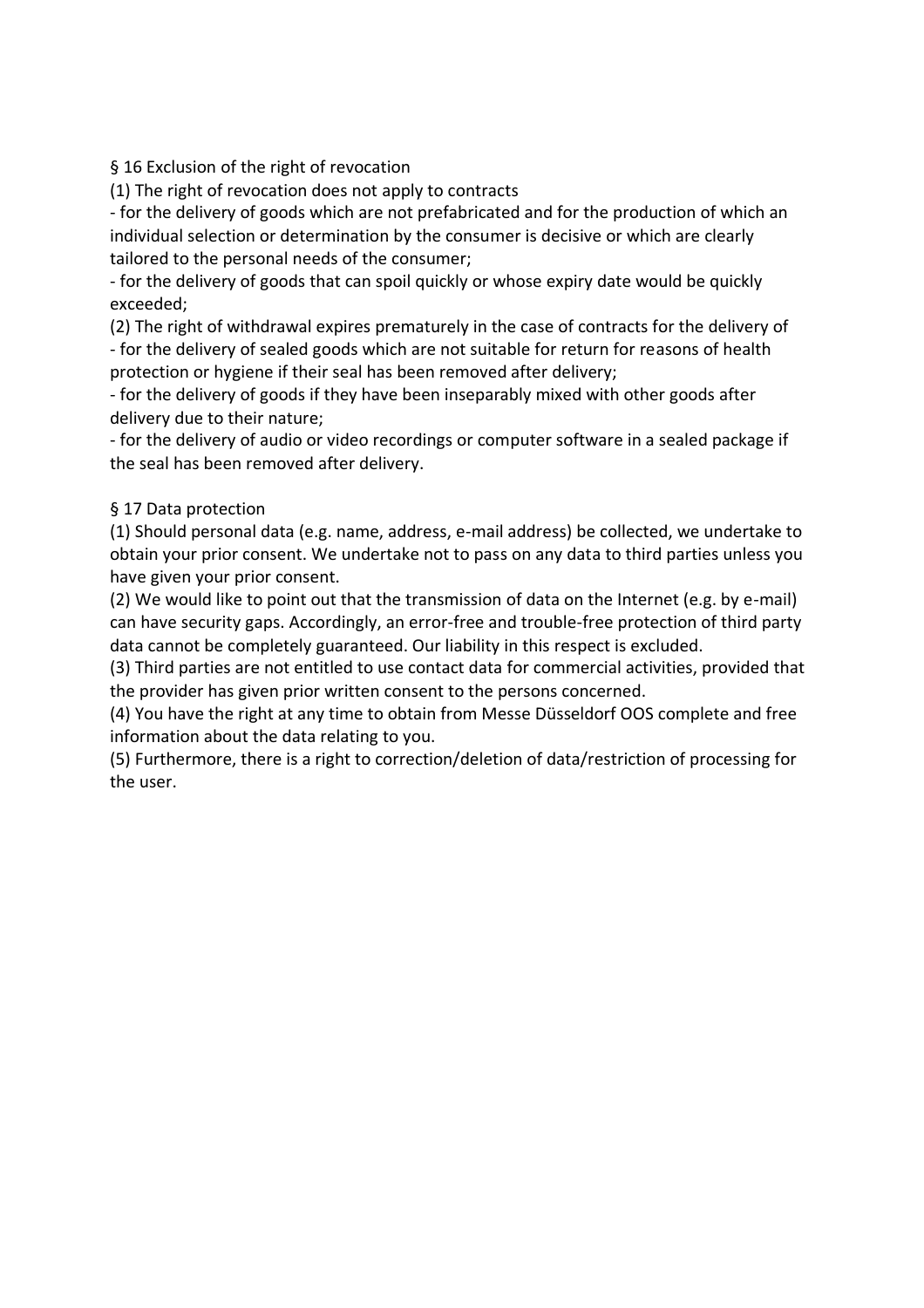#### § 18 Cookies

(1) We may use cookies to display our product range. Cookies are small text files that are stored locally in the cache of the site visitor's internet browser.

(2) Numerous Internet pages and servers use cookies. Many cookies contain a so-called cookie ID. A cookie ID is a unique identifier of the cookie. It consists of a string of characters by which Internet pages and servers can be assigned to the specific Internet browser in which the cookie was stored. This enables the visited Internet pages and servers to distinguish the individual browser of the data subject from other Internet browsers that contain other cookies. A specific internet browser can be recognised and identified via the unique cookie ID.

(3) Through the use of cookies, the users of this website can provide more user-friendly services that would not be possible without the cookie setting.

(4) We would like to point out that some of these cookies are transferred from our server to your computer system, whereby these are mostly so-called session-related cookies. Sessionrelated cookies are characterised by the fact that they are automatically deleted from your hard drive at the end of the browser session. Other cookies remain on your computer system and enable us to recognise your computer system on your next visit (so-called permanent cookies).

(5) You can object to the storage of cookies, for this purpose a banner is available to which you can object/accept.

(6) You can, of course, set your browser so that no cookies are stored on your hard drive or so that cookies that have already been stored are deleted again. The instructions regarding the prevention and deletion of cookies can be found in the help function of your browser or software manufacturer.